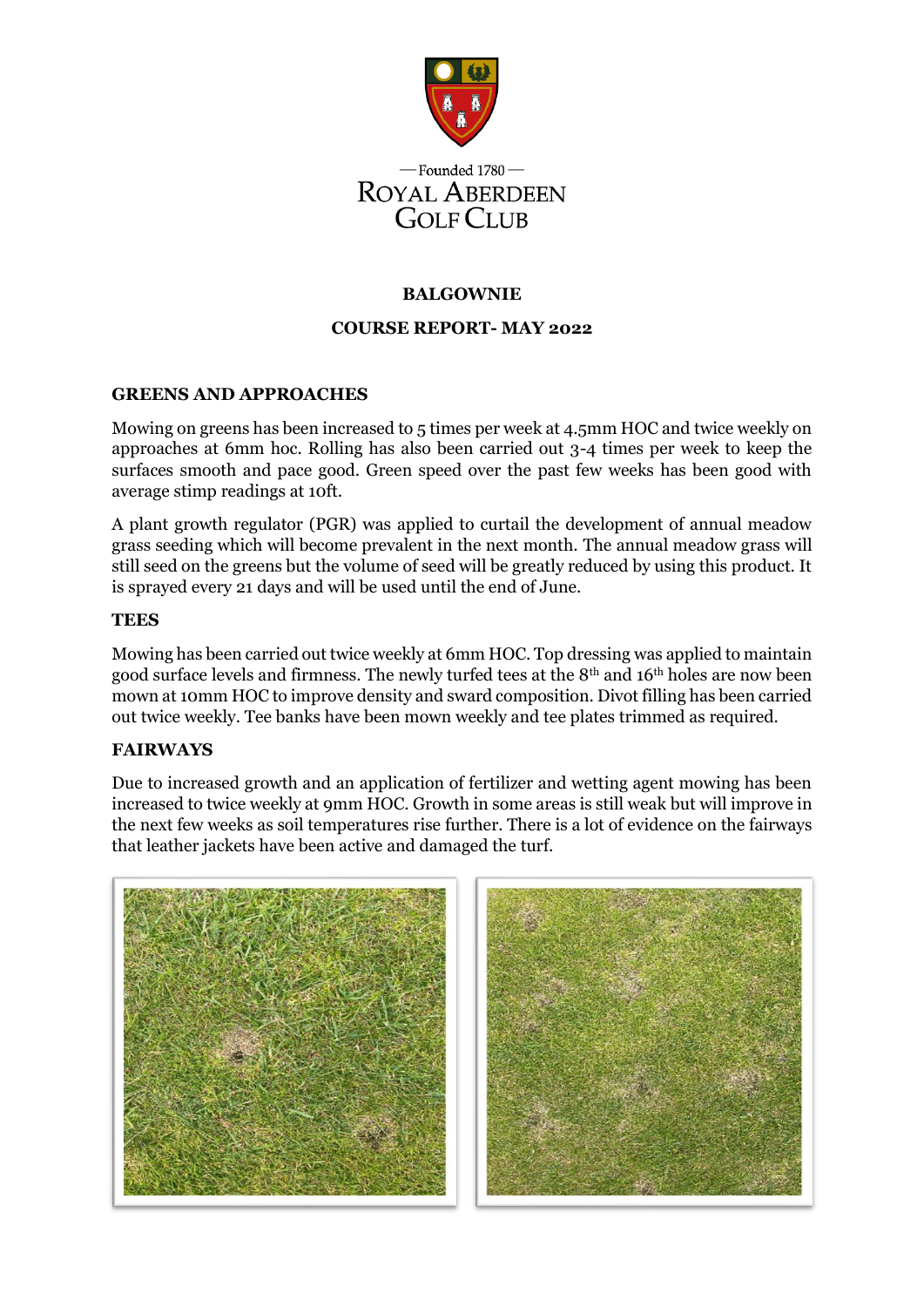These pictures show dead grass round the aeration holes and the damage caused by the grub feeding on roots and stems of the turf. The aeration hole is the perfect environment for them to live as they get plenty oxygen in this channel and can quickly move deeper into the profile during cold weather.

## **BUNKERS**

Daily raking has been carried out with edges and banks trimmed weekly. Faces have been cleaned and sand moved back into place.

## **OTHER TASKS UNDERTAKEN**

All irrigation valve boxes have been trimmed and isolation valves cleaned. Dust paths were weeded and raked with washout areas topped up with new material.

Ball washers and steps have been trimmed and the drinking fountain was re-installed at the 6th tee.

# **ROUGH AREAS**

Mowing has been carried out weekly in both the semi rough and secondary rough. Semi rough HOC is 30mm and secondary rough is mown at 75mm. Some of the larger secondary areas have been cut to maintain good playing conditions for all golfers.

#### **COURSE PRESENTATION**

The bloom on the gorse this year has been very strong and enhances how the courses look. The lack of cold easterly winds in the winter has helped with this ensuring that wind burn was minimal. Course presentation to date has been good with mowing lines and attention to detail improving each week.





**Robert N Patterson Course Manager**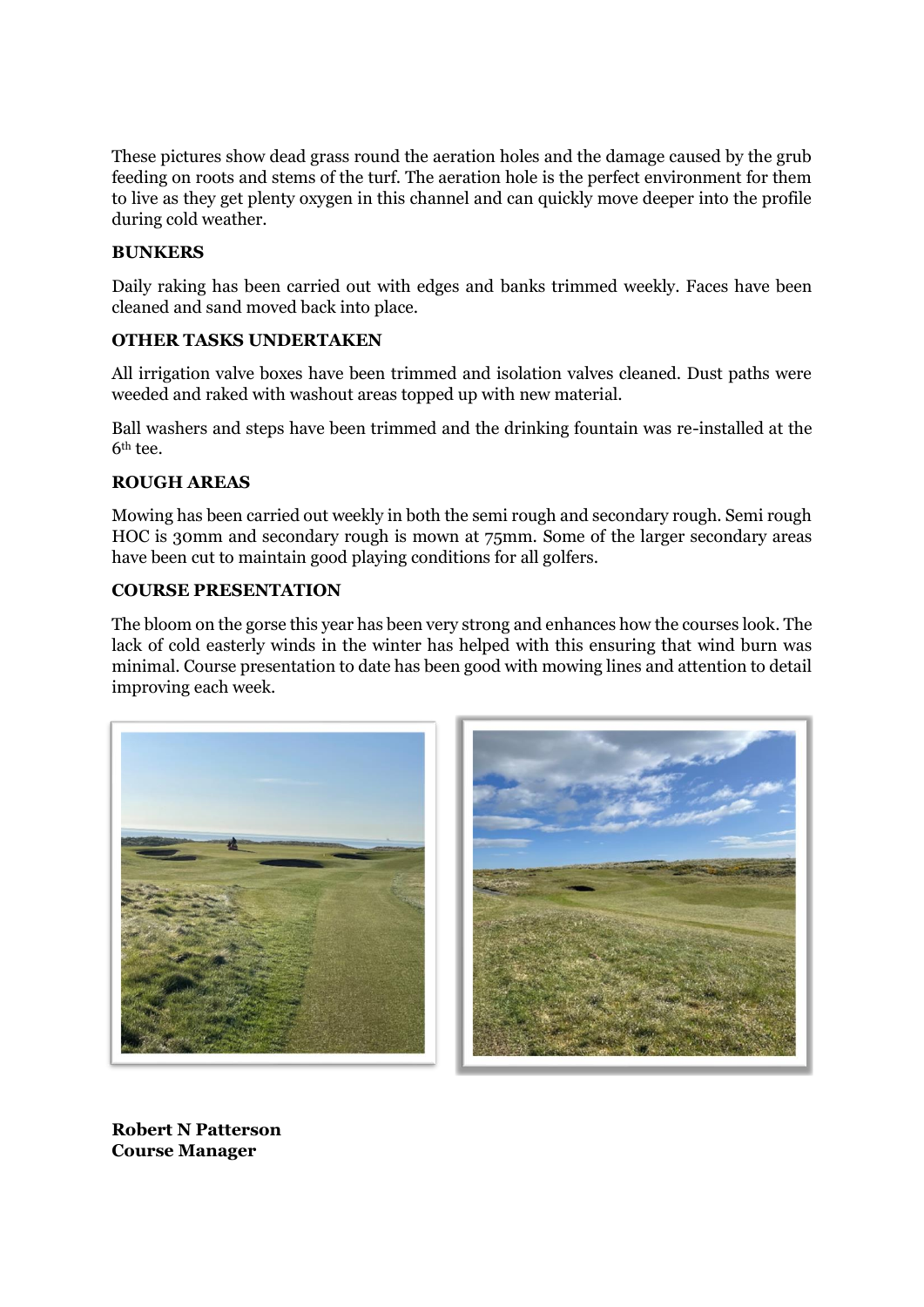



# **SILVERBURN**

# **COURSE REPORT - MAY 2022**

# **GREENS AND APPROACHES**

Pencil tining work was carried out using 8mm solid tines to a depth of 70mm. Wetting agent and seaweed was applied after tining and washed through the holes into the profile where it will have maximum effect on the turf. Mowing and rolling have been increased as growth levels improve. Mowing HOC on greens is the same as Balgownie at 4.5mm and 6mm on approaches.

#### **TEES**

The newly turfed tees at 10,11 and 17 have been dressed and mown at 10mm HOC. Mowing on other tees has been carried out twice weekly at 6mm HOC. All tees were fertilized with a polymer coated product that will last 10-12 weeks. This type of product is ideal for tees and paths as it will release slowly over the summer months giving continued support to the turf during this heavy wear period.



Polymer coated products are ideal for the summer months especially in dry locations like ours as it won't breakdown quickly and scorch the turf. It requires a certain amount of soil temperature to activate the product as the main nitrogen source is methylated urea.